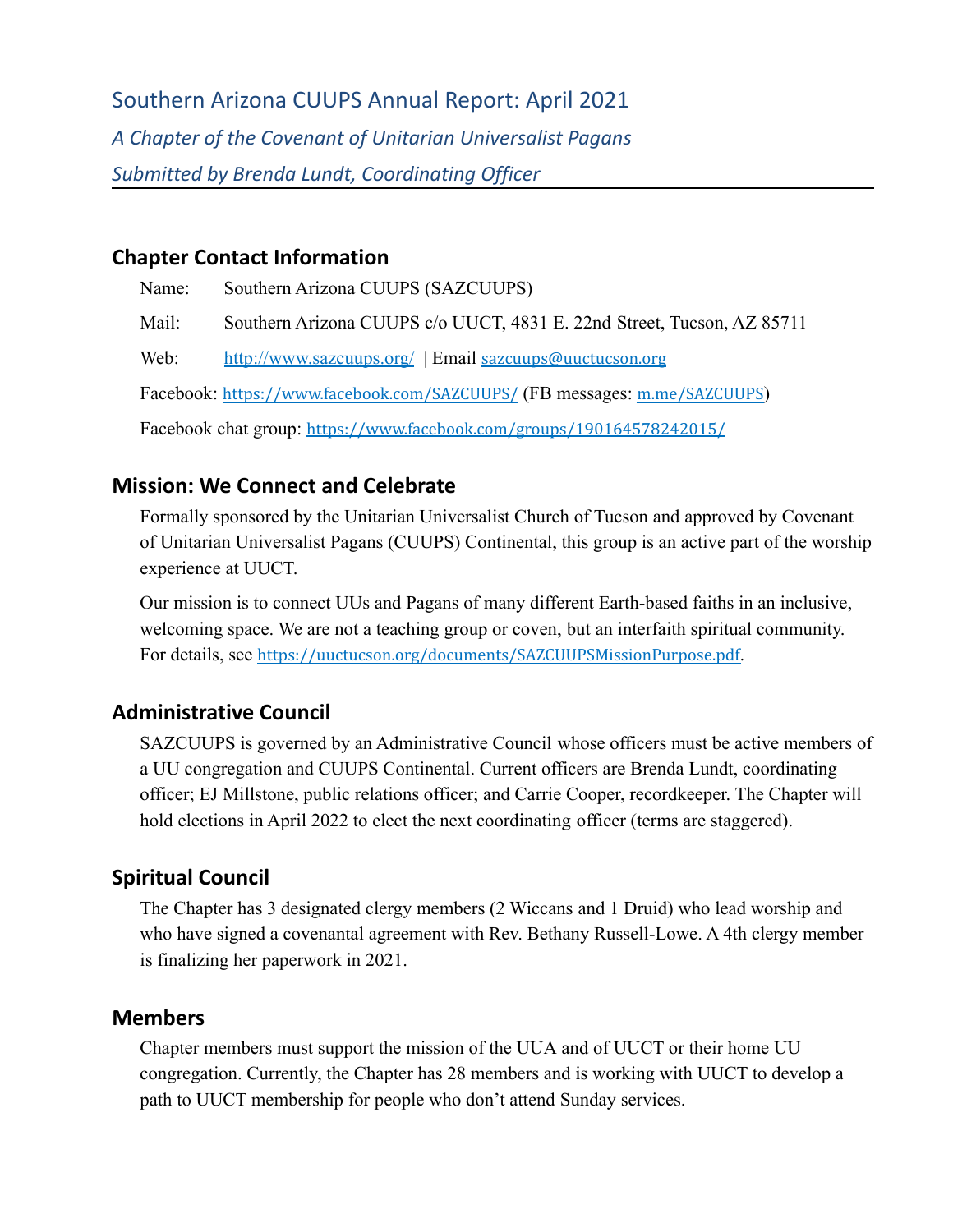# **Activities**

SAZCUUPS continues to assist with online Sunday services at least once a year and hold monthly educational programs that are open to all. The Chapter offers regular ritual services, also open to all, to celebrate various Pagan holidays. Due to the COVID pandemic, all of our rituals and classes are held on Zoom. We are not meeting in person. You don't have to be a member to attend these events or join our Facebook discussion group.

- In 2020, about **393** total people attended the Chapter's worship services and educational programs.
- In 2021, about **39** people so far have attended the Chapter's worship services and educational programs.

Upcoming rituals are scheduled as follows:

- $\bullet$  Beltane Saturday, May 1
- Midsummer Sunday, June 20
- Lammas/Lughnasadh Sunday, Aug. 1
- Fall Equinox Tuesday, Sept. 21
- Samhain Saturday, October 30
- Repose (meditation night) Saturday, Nov. 27
- Yule Tuesday, Dec. 21

#### **Activities from May 2020 to Dec 2020**

| 5/2/20  | Beltane ritual   |
|---------|------------------|
| 6/20/20 | Midsummer ritual |
| 7/12/20 | 2nd Sunday class |

- 8/1/20 Lammas ritual
- 9/12/20 2nd Sunday class
- 9/22/20 Fall Equinox ritual
- 10/11/20 2nd Sunday class
- 11/1/20 Samhain ritual
- 11/8/20 2nd Sunday class
- 11/21/20 Newcomer Orientation
- 11/21/20 Repose ritual
- 12/13/20 2nd Sunday Christmas
- 12/21/20 Yule ritual